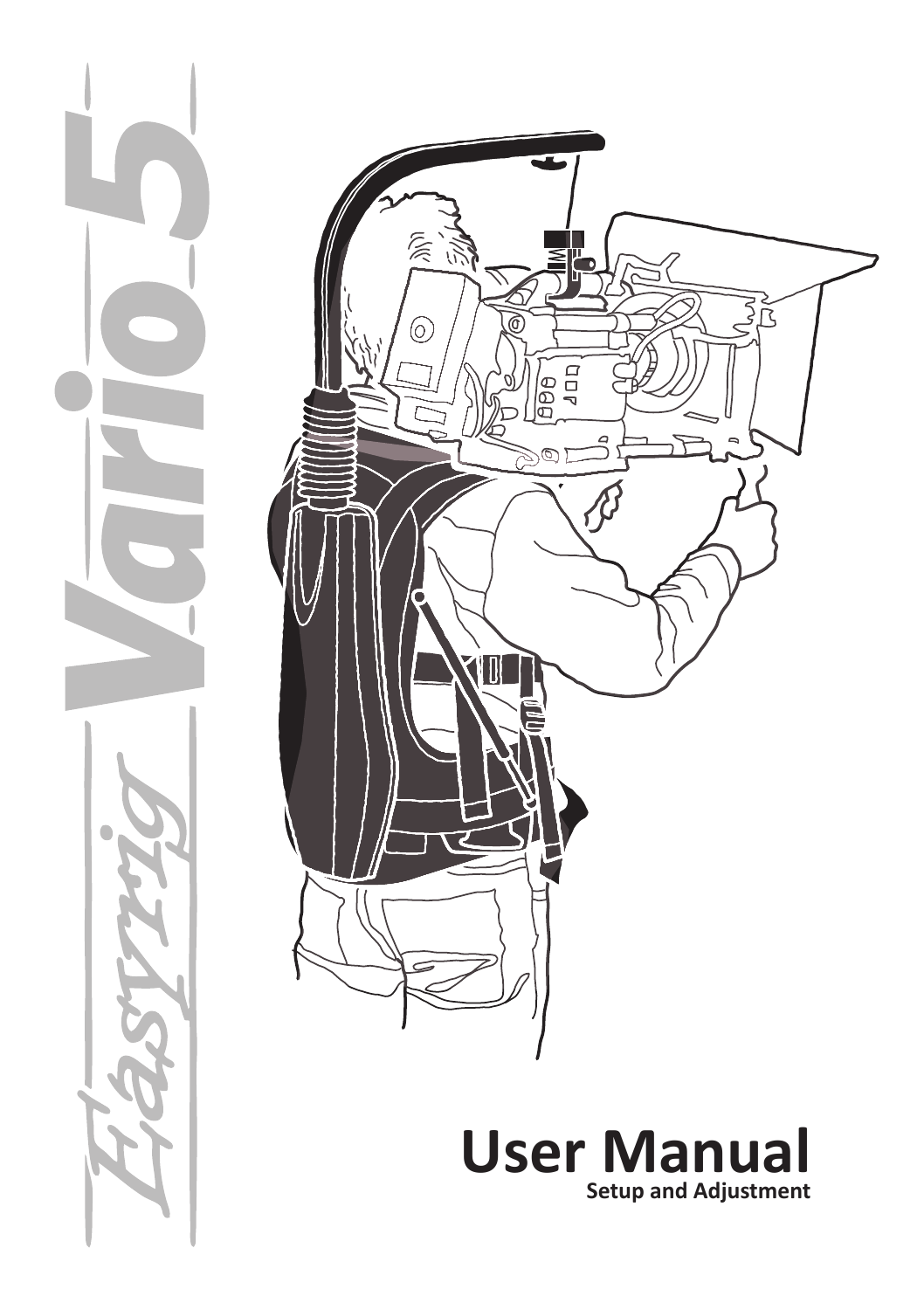## **Easyrig vario 5 Specifications**



| Weight complete with Cine 3 vest adjustable arm +130 5,2 kg (11 lbs)  |  |
|-----------------------------------------------------------------------|--|
| Weight complete with Gimble vest adjustable arm +130  5,5 kg (12 lbs) |  |
|                                                                       |  |
|                                                                       |  |
|                                                                       |  |
|                                                                       |  |
|                                                                       |  |

**Designed and made in Sweden - www.easyrig.com**

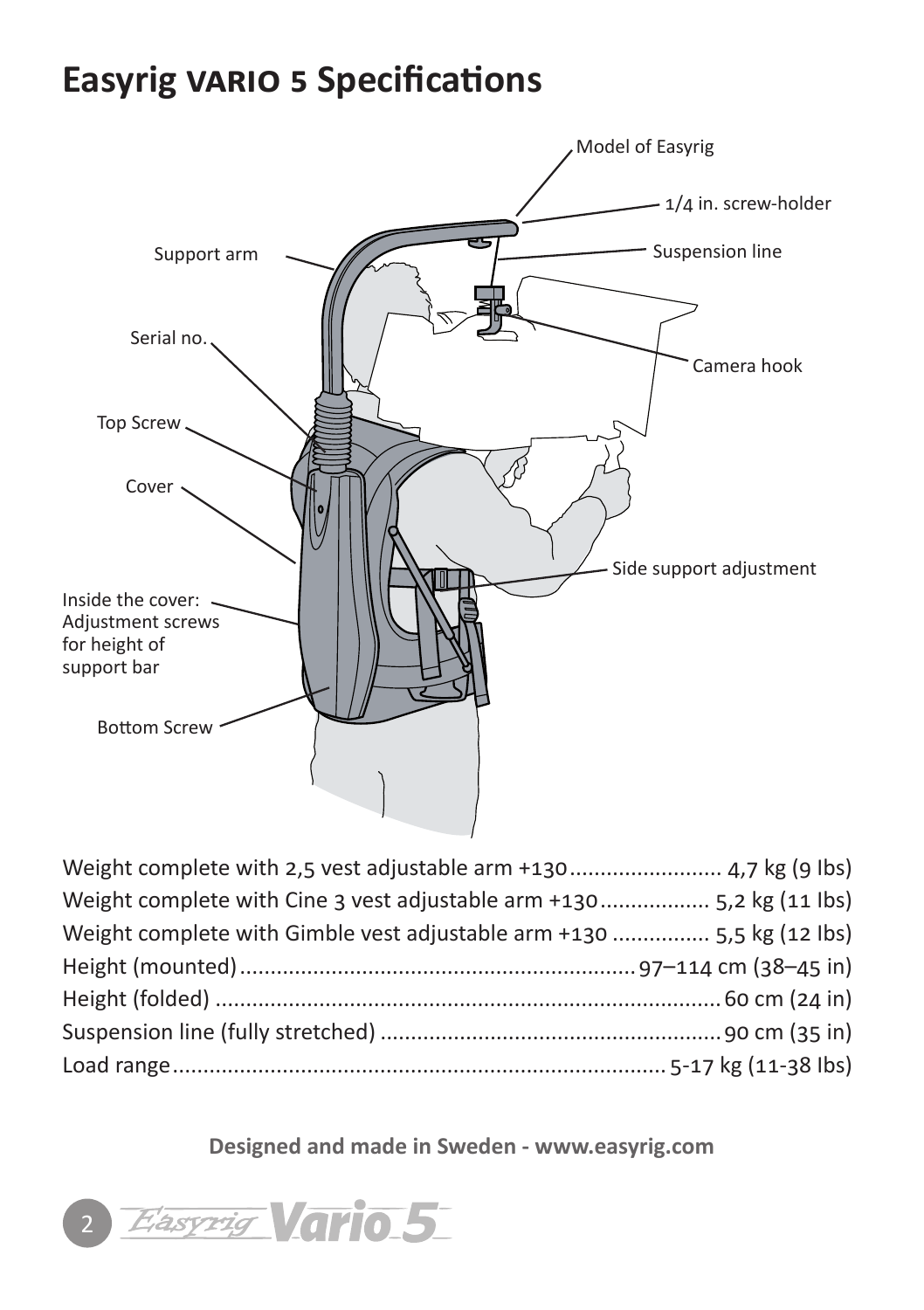## **Congratulations on your new Easyrig Vario 5!**

The Easyrig vario 5 has an adjustable weight range from 5-17kg (11-38 lbs). By turning the adjustment screw located on the back, you can easily change the tension / power of the line.

The Easyrig vario 5 gives you the same advantages as our other Easyrig models with the added benefit of being able to adjust the line tension to adapt to many different cameras and configurations. The Easyrig VARIO 5 still delivers the same steady hand held shots while relieving you back, neck and shoulders. The load is redistributed to the hips allowing you to shoot hand held in comfort for hours.

The Easyrig vario 5 will be your best tool when it comes to hand-held shooting for Movies, Commercials, Television and any other situation where stability and freedom of movement are crucial.

The Easyrig vario 5 is manufactured in Sweden and is built to the highest standards. The Easyrig VARIO 5 is ergonomically designed and field tested to achieve maximum results.

To get the most out of your Easyrig vario 5, please read this user manual carefully.

Thank you for your investment in the Easyrig vario 5.

Good Luck!

Cameraman and Inventer of Easyrig

han Hellsten

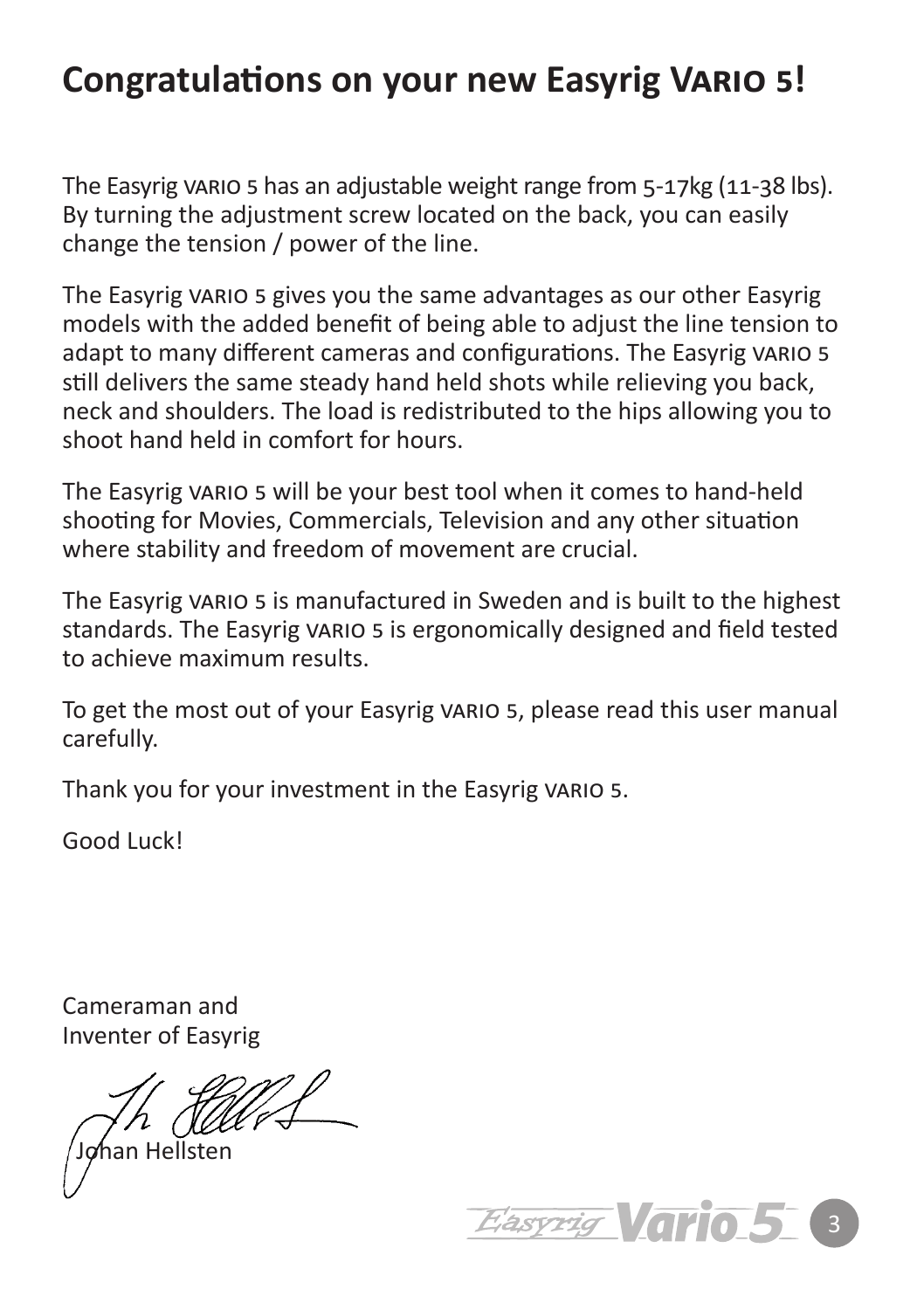# **Using the Easyrig Vario 5**

It's easy to get into the Easyrig vario 5 vest, just as with a backpack. Your Easyrig vario 5 is loaded with adjustments for your customized comfort.

When the vest is adjusted properly you should feel the weight of the camera primarily on your hips. It is also important that the support bar is vertical. If not, the load will be unevenly distributed on the hips causing the camera to possibly contact the bar.

The waist belt adjustment should be tightened so that the vest doesn't slide down around the hips but sits firmly on the hips. The shoulder straps are mainly for support and balancing the Easyrig. They prevent it from tilting.

When attaching the hook onto the camera, you might find it easier to set the camera on a table or a bench first. Try and find the balancing point of the camera then secure the hook at that point on the handle and tighten the lock on the camera hook.

Don't forget to fasten the safety line between the camera handle and the vest.

# **Shooting from the Hip**

The Easyrig vario 5 gives you the freedom to shoot at various height levels, from the shoulder to the waist by simply moving the camera down from your shoulder. You should feel only a fraction of the camera´s weight.

When shooting at hip level, lean slightly backwards while pushing the camera forward. This will minimize the load on your back. The length of the suspension line makes it possible to position the camera as far as your arms can reach.

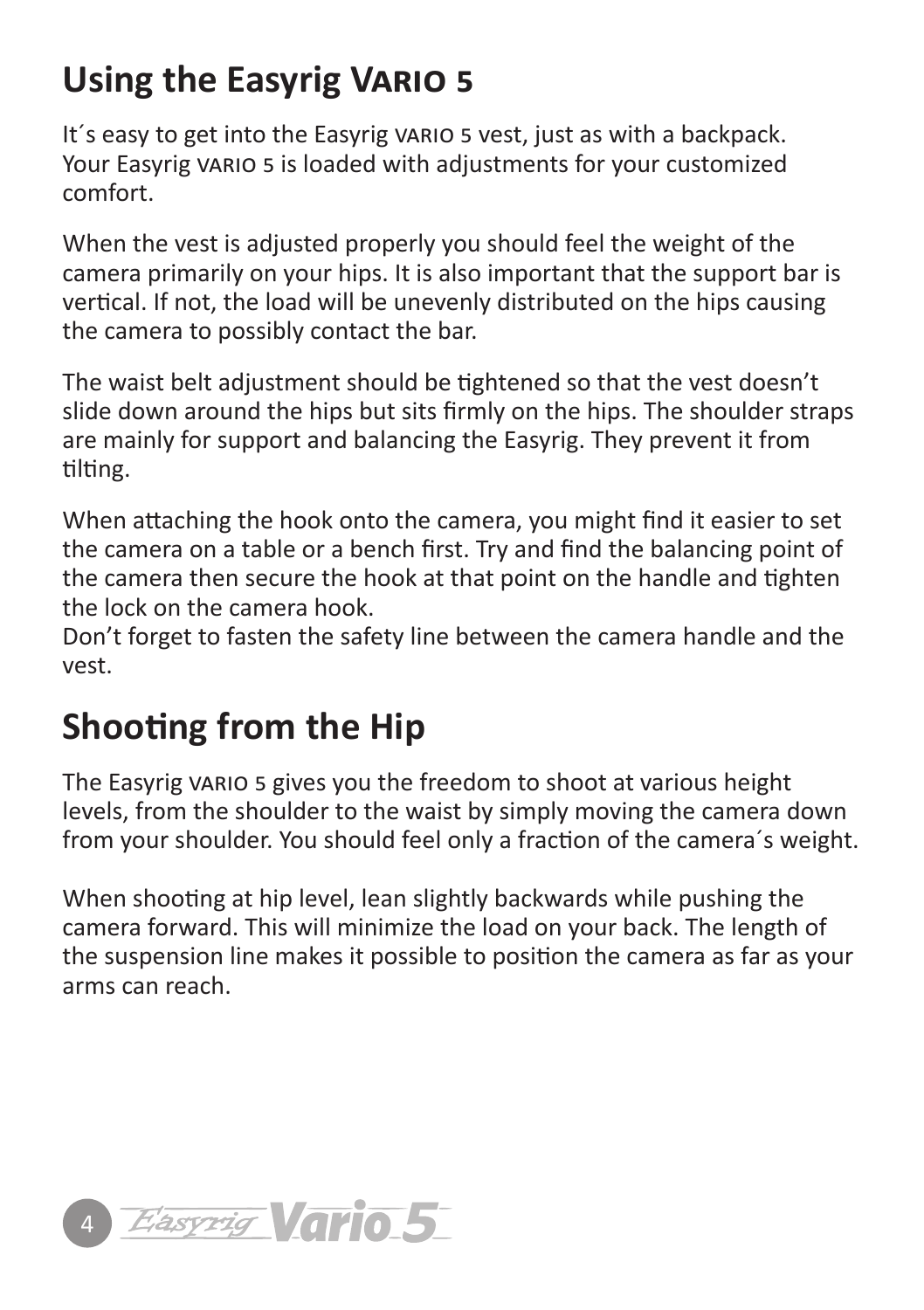

## **Getting started with the Easyrig Vario 5**

**Fig. 1** Unlatch the buckle and unfold the support arm.

#### **Fig. 2**

Let the tube attatched to the support arm slide into the lower tube section and pull over the bellows.



#### **Fig. 3**

With the Easyrig vario 5 firmly sitting on ground, attach the camera to the hook. Check to make sure the camera is supported properly.

• If the tension is incorrect to support your camera weight, continue to step 4a.

• If the tension is correct to support your camera weight, continue to step 6.



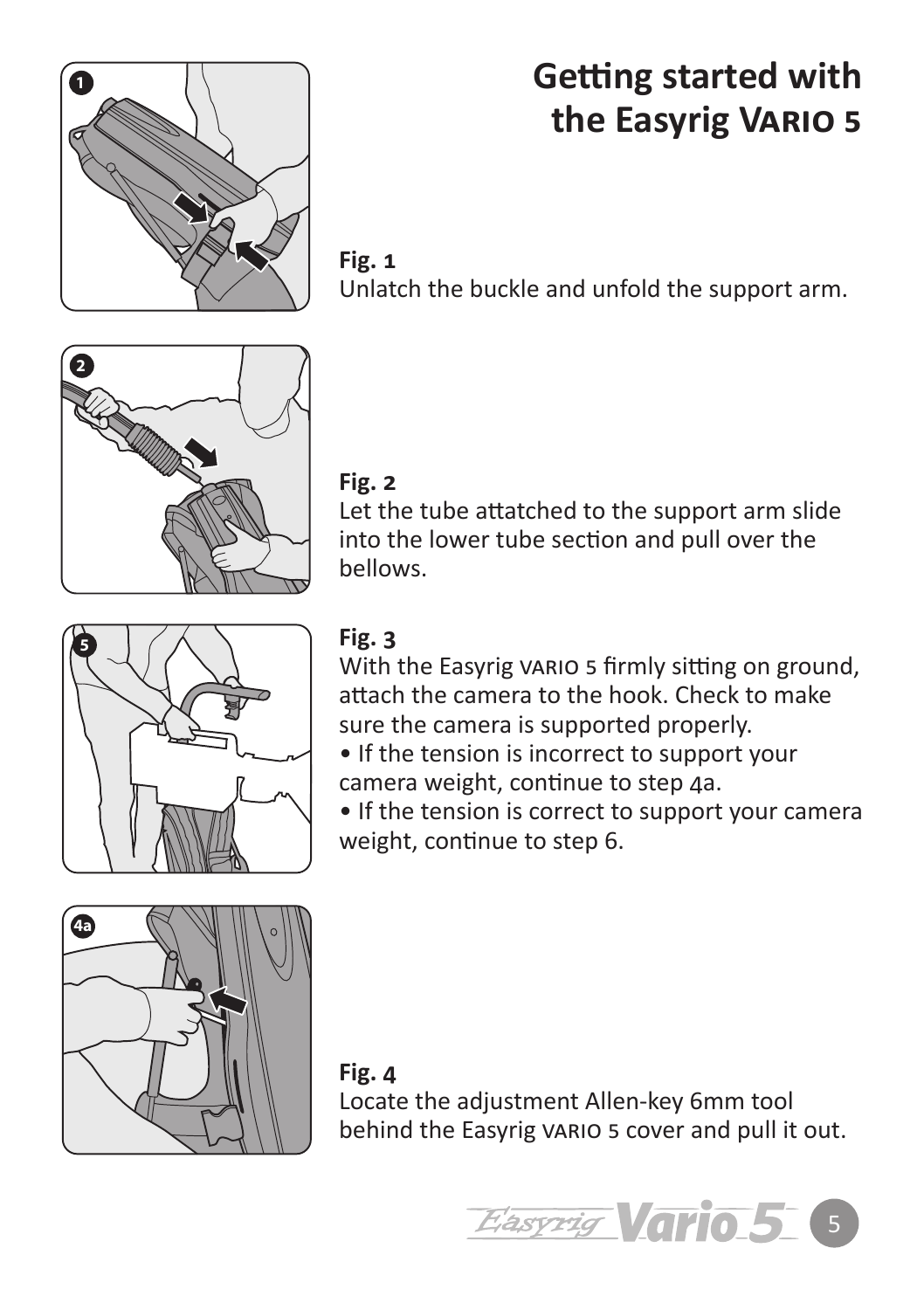

#### **Fig. 4b**

You can adjust the line tension for different camera weights by using the 6mm adjustment tool. Turn clockwise to add more tension to the line or counterclockwise to reduce the amount of tension. The faster the camera descends, the more weight there will be on your shoulder, (less line tension.) Observe, the adjustment tool will move as the line is pulled down. Remember, "righty tighty, lefty loosy."



#### **Fig. 5**

Check again to make sure your camera is supported properly. Repeat step 4b if necessary.



#### **Fig. 6**

Put on your Easyrig vario 5 vest. Adjust the waist belt snugly to ensure the weight sits firmly on your hips. Then set the other vest adjustments to make sure your Easyrig vario 5 is comfortable and and gives you the proper amount of support.



#### **Fig. 7**

Attach your camera to the Easyrig VARIO 5 hook. Loosen the lock knob and use your middle finger to open the hook. Once attached to your camera handle, secure the hook by turning the lock knob clockwise.

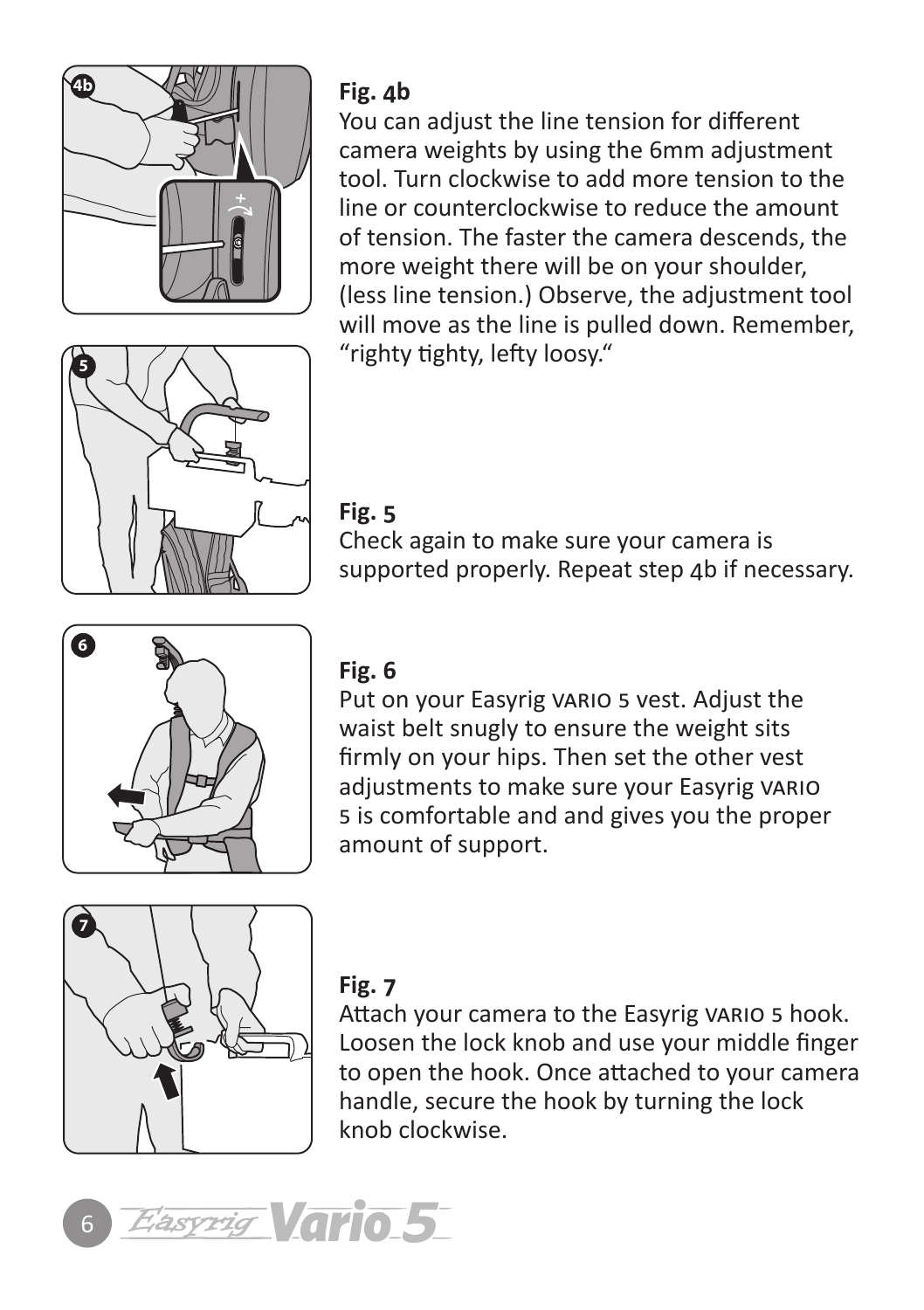

#### **Fig. 8**

Make sure your Easyrig VARIO 5 feels comfortable and that the support arm is in a good vertical position, not too high or too low.



### **Fig. 9**

Leave a gap of approximately 2-15 cm (1-6 inches) between the top of the camera hook and the support arm.

- If there is a need for adjustment, continue to step 10 or 12b.
- If everything is correct, continue to step 13.



#### **Fig. 10**

Adjust the height of the support arm by removing the Easyrig VARIO 5 cover located on the back of your Easyrig vario 5. Locate the two cover screws and unscrew them with the 6mm Allen-key to remove the cover.



#### **Fig. 11**

Using the same 6mm Allen-key, locate and loosen the four adjustment screws on the Easyrig vario 5 mechanism.

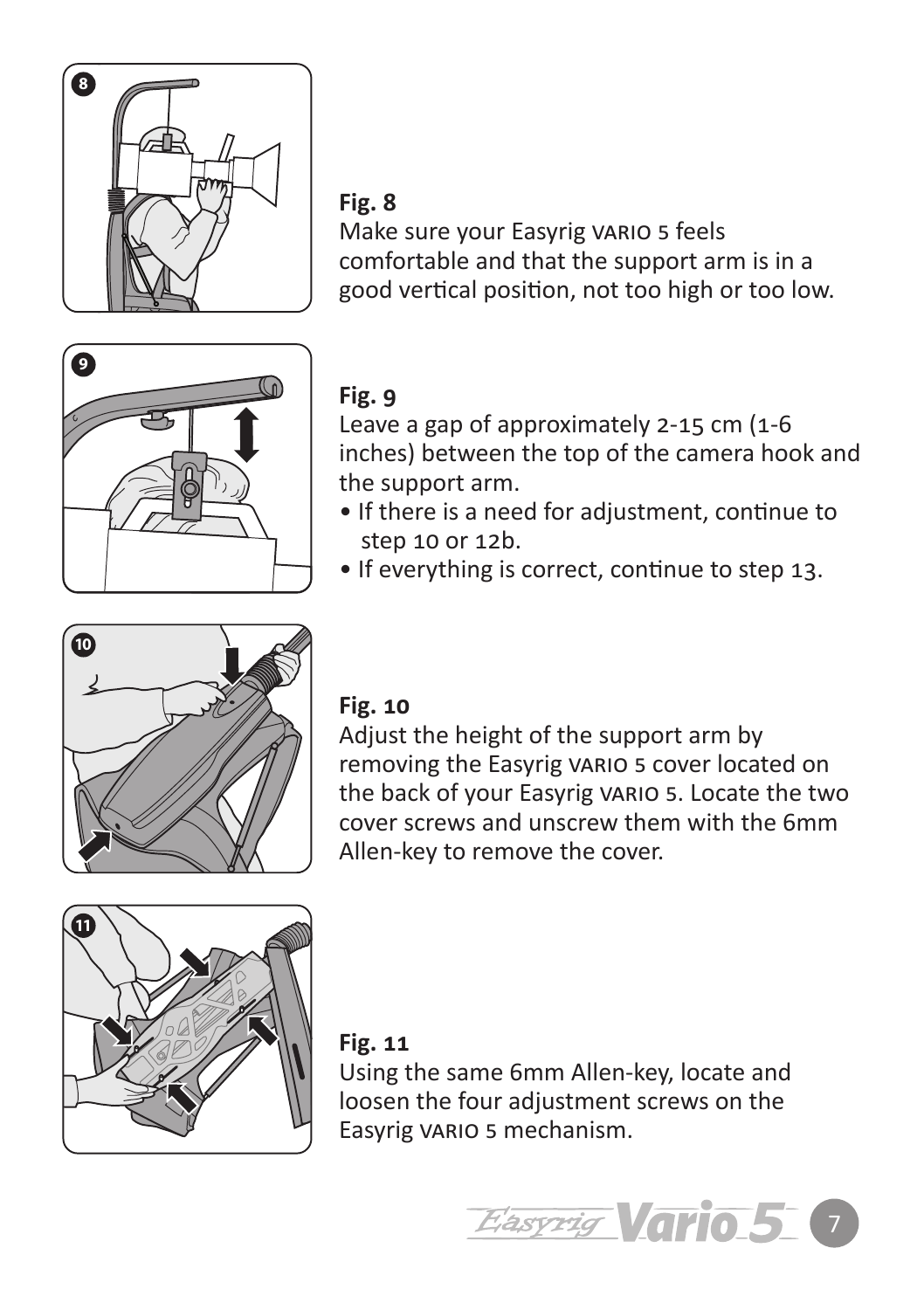

#### **Fig. 12**

Adjust the support arm height by sliding the entire mechanism up or down to find the correct position. Then, tighten the four adjustment screws with the 6mm Allen-key. Replace the cover and tighten the cover screws.



#### **Fig. 12B**

If more adjustments is required, you can also change the position of the 20 mm tube inside the support arm at it´s base under the bellows.





The Easyrig VARIO 5 support arm is now in the correct position.



#### **Fig. 14**

By twisting the side support arm you can shorten or lenghten them to adjustthe amount of weight on your hips. This will fine tune your Easyrig vario 5 vest to a comfortable position.

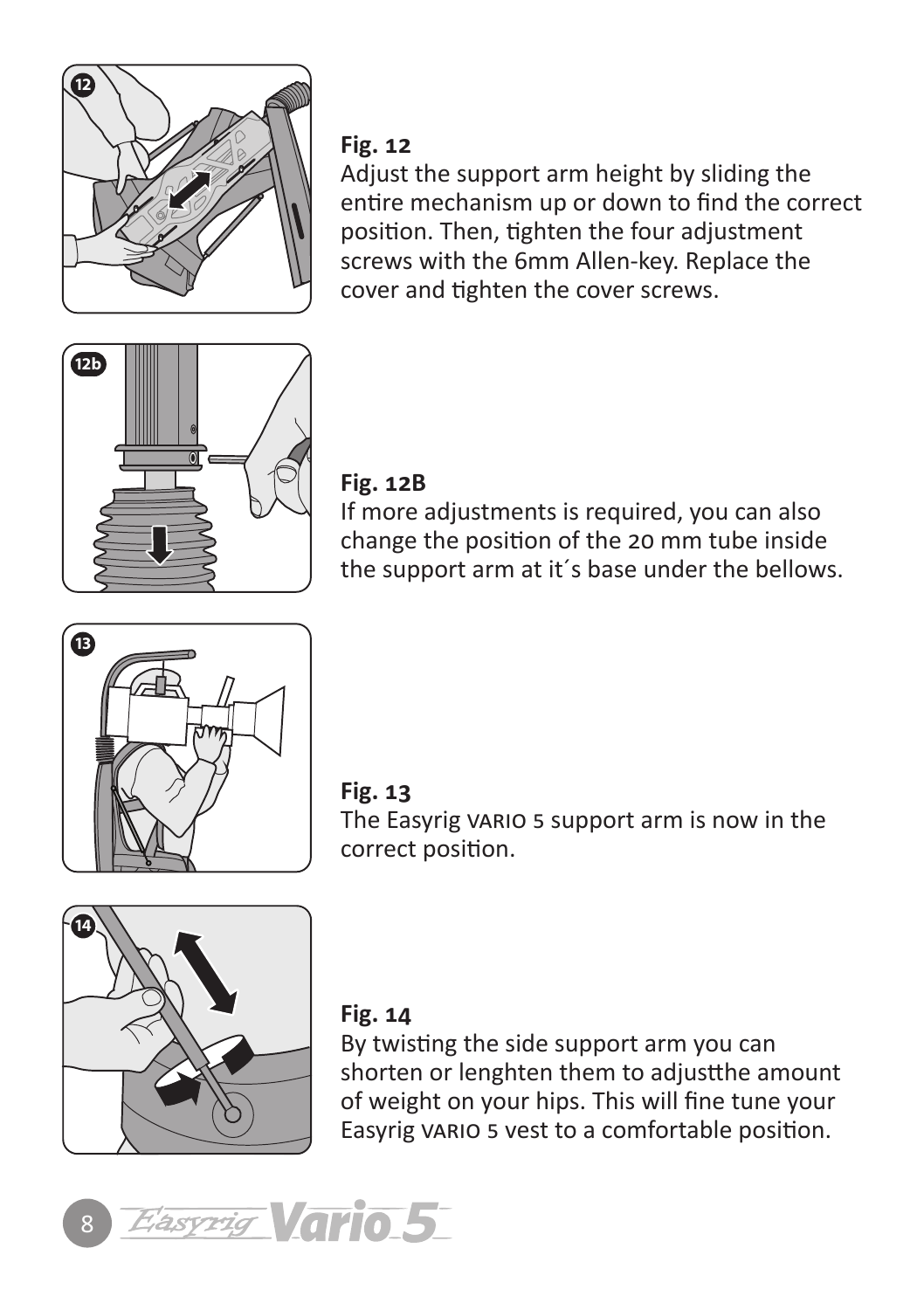

**Fig. 15** Adjust the chest strap if necessary, but do not pull it too tight.



#### **Fig. 16**

Attach the safety line between your vest and your camera. Fasten one end to the loop on the left shoulder pad of the Easyrig VARIO 5 vest and the other through your camera handle. Your Easyrig vario 5 is now ready to be used.

#### **Powered shock absorber range:**





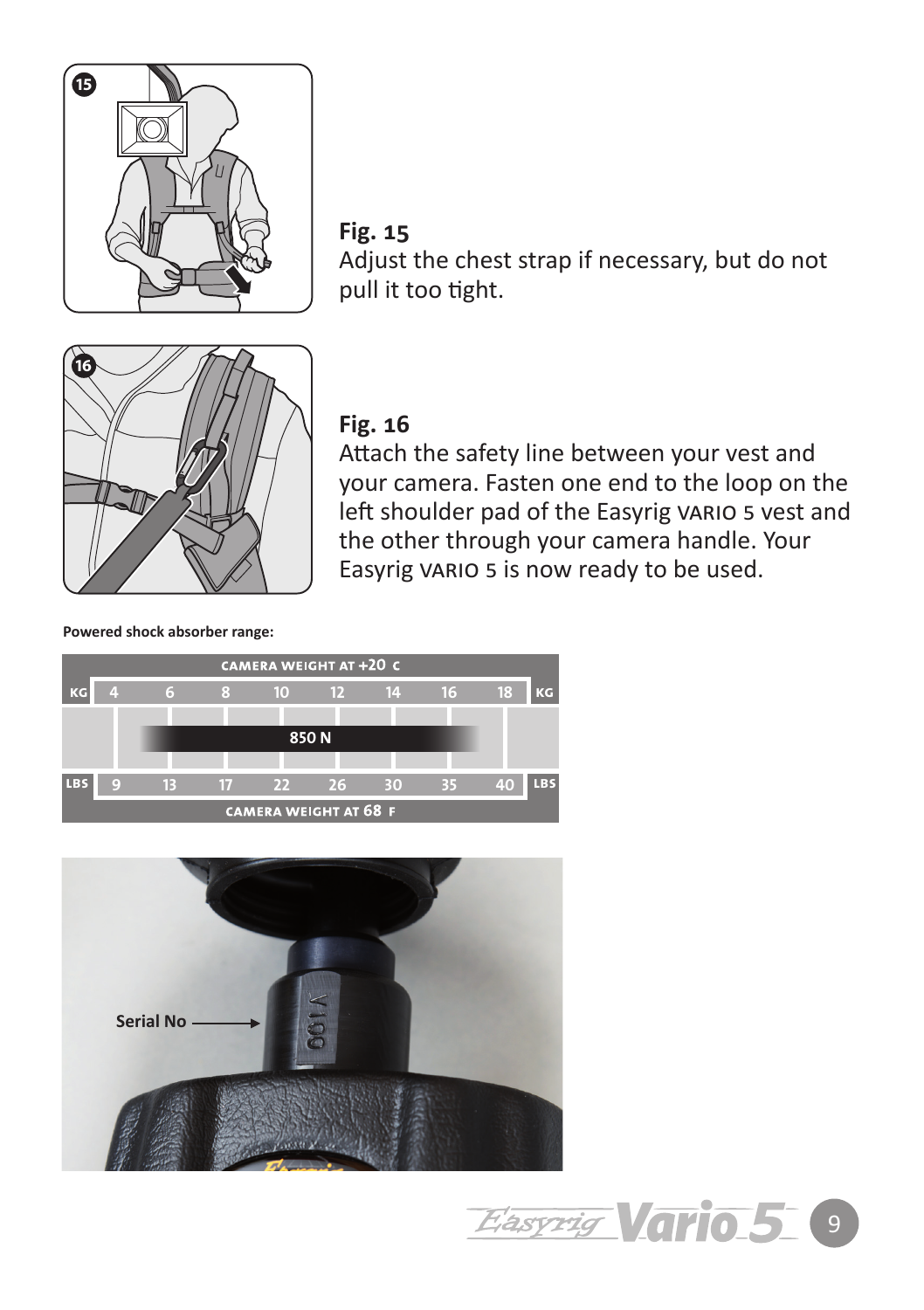## **Safety precautions!**



Always hold the camera when working with the Easyrig vario 5 and Always attach the safety strap between the camera and the Easyrig vario 5 vest shoulder loop.

**Never undo the waist belt buckle when the camera is attached to the Easyrig vario 5! If the waist buckle is released while the camera is attached, the weight of the camera will pull the top of the Easyrig vario 5 down, and could cause you to lose control of the camera.** 



If you fall into water while wearing the Easyrig VARIO 5, it's important to get the equipment off quickly. Just release the waist, chest and shoulder strap buckles. Then slide the shoulder straps over and off of your arms.

Be especially careful when filming in rugged terrain. Make sure to wear appropriate comfortable shoes and clothing. If you work with the Easyrig vario 5 under special conditions, i.e. in a car, boat, plane or helicopter, always use a safety belt or harness.

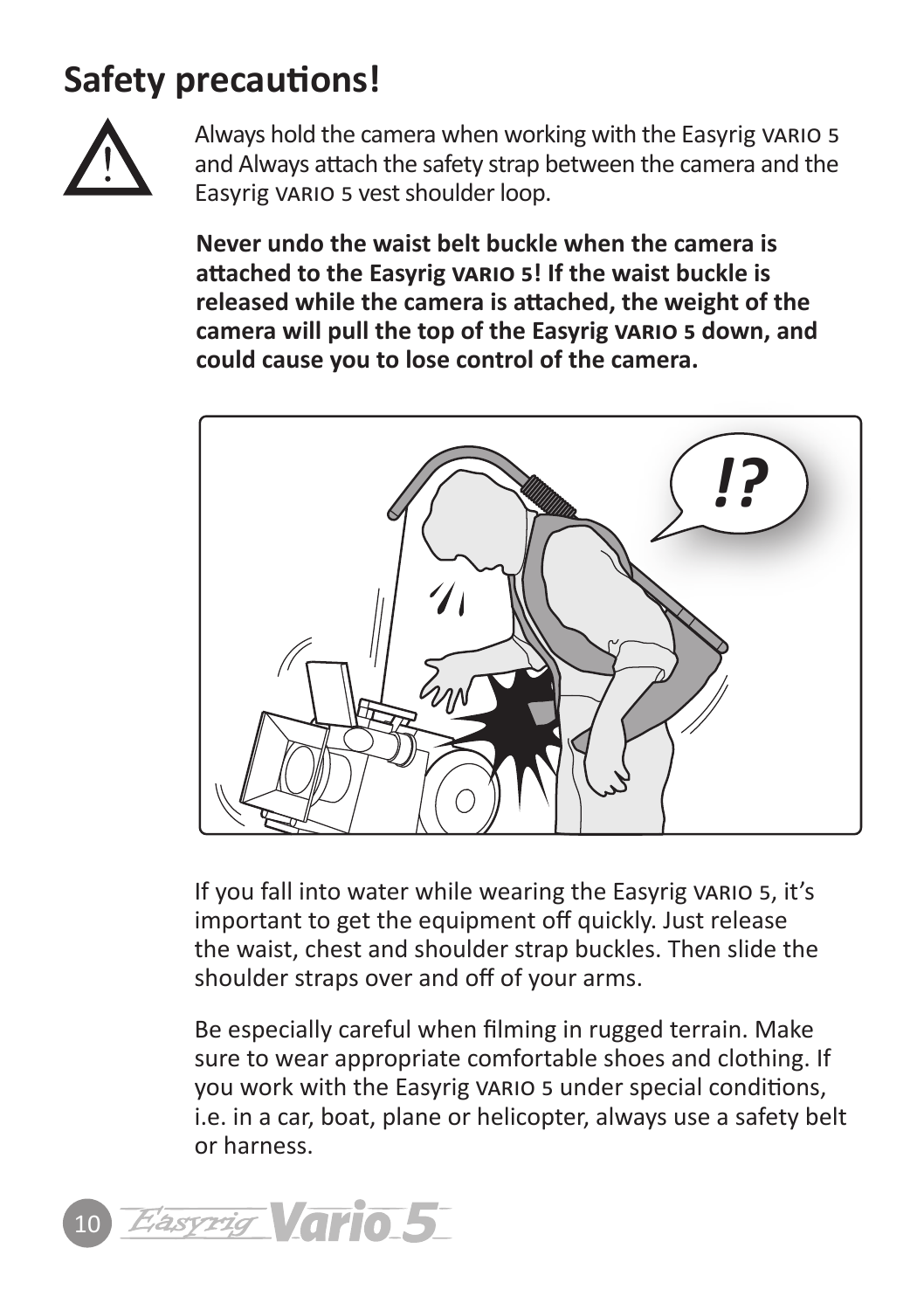## **Some practical advice**

- Try to keep the camera as close to your body as possible, to avoid unnecessary strain on your back.
- When filming upwards, you might find it easier if you have the camera tucked under your arm.
- When filming at hip level during longer periods of time, rest the camera on the hip belt to increase stability.
- Use the Easyrig vario 5 for transporting your camera to and from the filming site.
- When folding your Easyrig vario 5 for storage, always make sure to tuck the upper part of the support arm inside the hip belt and fasten the buckle at the back of the hip belt. This will prevent the suspension line from wearing.
- If your Easyrig vario 5 will be inactive for more than a couple of months, make sure to store it standing up. This will keep the shock absorber gasket from drying out.

"Easyrig is an effective ergonomic relief aid for back and shoulders, intended for TV cameramen working with hand held cameras. A considerable load relief has been ascertained. The aid provides a good basis for improvement of back health. The results show that this aid can give longterm benefits in the form of improved back health, work effectiveness and picture quality."

*Elisabeth Schell, Authorized ergonomist and registered physiotherapist, Swedish Television*

11